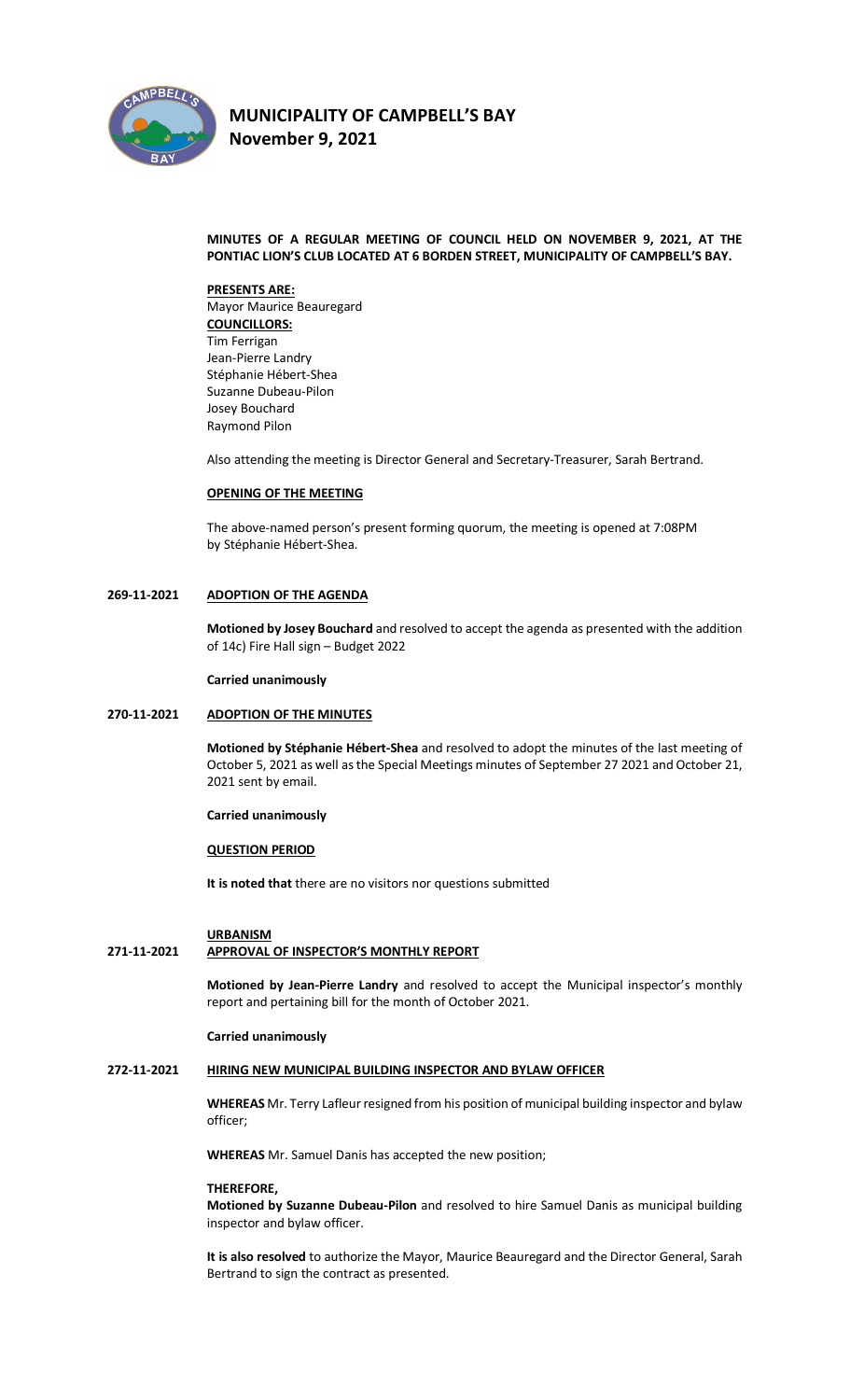

#### **Carried unanimously**

# **273-11-2021 CITIZEN COMPLAINT – NO DUMPING ON TEMPERANCE STREET**

**WHEREAS** the Municipality received a written complaint regarding dumping of yard waste off of Temperance Street near the Municipality's lot no 3 545 281;

**WHEREAS** such dumping is prohibited by law and is not tolerated by the Municipality;

#### **THEREFORE;**

**Motioned by Stéphanie Hébert-Shea** and resolved to purchase and install a no dumping sign adjacent to lot no 3 545 281.

# **Carried unanimously**

#### **COVID-19**

**It is noted that** a summary of the new health measure relating to COVID-19 released by the Government effective November 15 2021 was shared with Council.

# **STREETS AND SIDEWALKS**

# **UPDATE – MORIN AND BRABAZON STREET PROJECT**

An update is given by the Director General regarding the project. A preliminary meeting was had with CIMA and they will prepare a service offer for a Phase 1 environmental study, since this would be the next step for the construction of a new municipal street.

# **274-11-2021 AUTHORIZATION OF EXPENSE – PAVING FRONT ST AT PONTIAC ST.**

**Motioned by Josey Bouchard** and resolved to authorize the expense of \$5000 plus taxes for the paving of a portion of Front St at the intersection of Pontiac St. The expense is allocated from the PPA-CE grant program.

#### **Carried unanimously**

#### **275-11-2021 AUTHORIZATION OF EXPENSE – GRADING OF RIVER ROAD**

**Motioned by Stéphanie Hébert-Shea** and resolved to authorize the expense of up to \$200 for the grading of River Rd to the municipal limits by the Municipality of Litchfield. The expense is allocated from the budgetary item: road grading

# **Carried unanimously**

#### **FINANCE**

#### **276-11-2021 MONTHLY BILLS**

**Motioned by Stéphanie Hébert-Shea** and resolved to pay monthly bills as presented on the disbursement sheet of November 9, 2021, in the amount of 54 707,29\$.

#### **Carried unanimously**

#### **Certificate of availability**

I, Sarah Bertrand, Director general of the Municipality of Campbell's Bay, certifies that there are funds available for the above-approved expenses.

Given in Campbell's Bay, this, 9<sup>th</sup> day of November 2021.

Sarah Bertrand DGST

#### **277-11-2021 LEGAL RETAINER WITH DHC AVOCATS**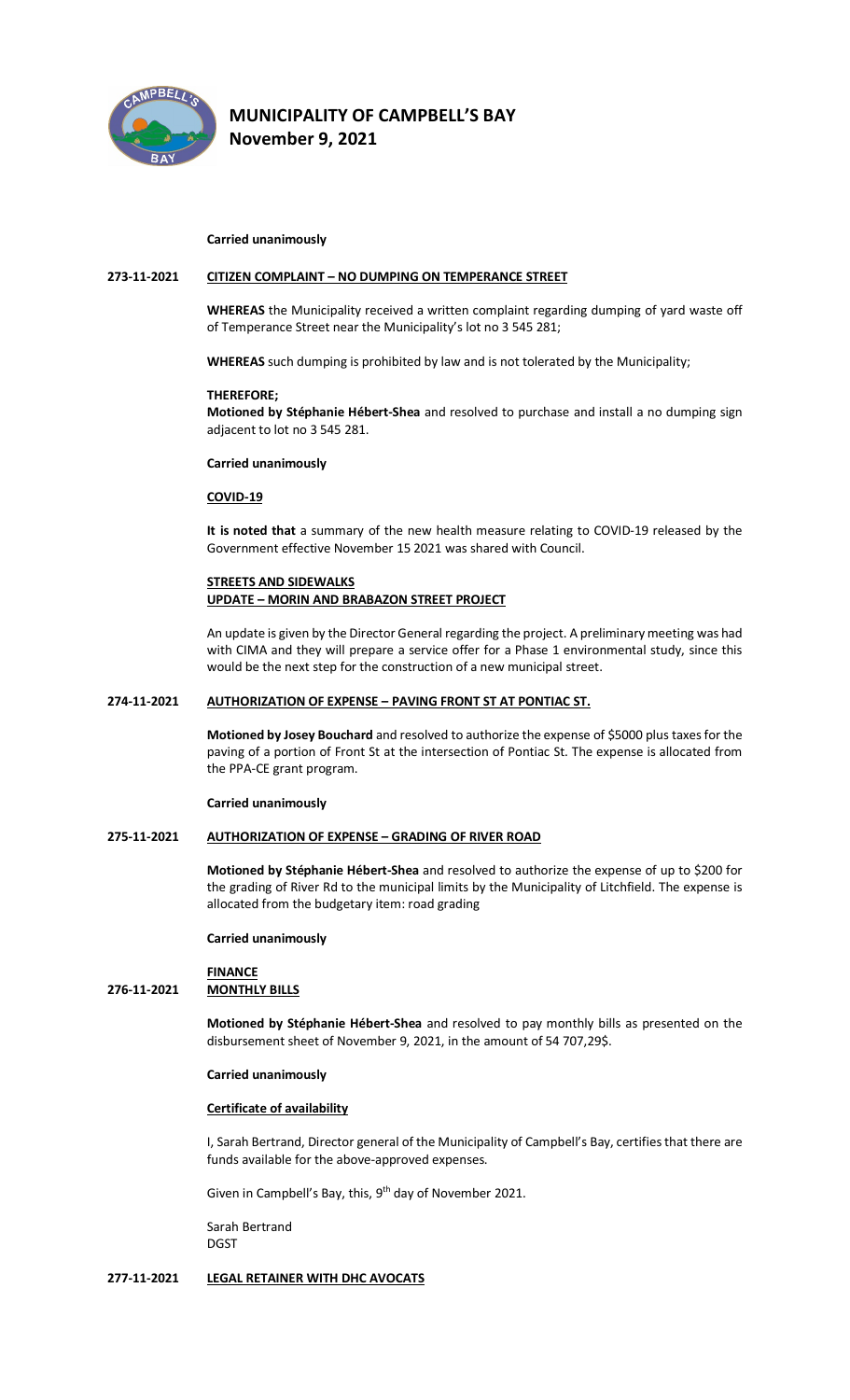

**Motioned by Tim Ferrigan** and resolved to not renew the yearly agreement with DHC Avocats.

**Carried unanimously**

# **278-11-2021 2022 BUDGET DATES**

**Motioned by Stéphanie Hébert-Shea** and resolved to accept the following budget dates:

Finance committee working session with Gerry – December 9 at 9am Council Working Session – December 13 at 6pm Public Meeting to adopt the 2022 budget – December 16 at 6pm

#### **Carried unanimously**

#### **279-11-2021 AUTHORIZATION TO PURCHASE NEW PUBLIC WORKS TRCUK**

**Motioned by Suzanne Dubeau-Pilon** and resolved to purchase a new 2022 FORD F250 regular ab, 4X4, 6.2 l Gas engine, steel gray color from Shawville Ford. The amount of \$53 083 plus taxes will be allocated in the 2022 Budget. **It is also resolved** to authorize the Director General, Sarah Bertrand to sign all paperwork relating to the sale and to authorize an order deposit.

#### **Carried unanimously**

#### **DEPOSIT OF NEW TRIENNIAL ROLE**

**It is noted that** the Director General informs Council that the new triennial role as prepared by the FQM for the years 2022-2023-2023 was deposited and resulting in an evaluation increase of \$4, 969, 000.

#### **280-11-2021 PUBLIC SALE BY TENDER – J32 PUMP**

**WHEREAS** 1 bid was received for the J32 fire pump for the amount of \$450 from Mr. Leander Hutchings;

**Motioned by Raymond Pilon** and resolved to accept this bid and sell as is to Mr. Hutchings.

#### **Carried unanimously**

# **281-11-2021 COUNTRY JAMBOREE – JULY 22-24 2022**

**WHEREAS** Mr. Cletus Ferrigan is the organizer of the country jamboree event in appreciation for Covid relief musical entertainment on Facebook during the lockdowns;

**WHEREAS** Mr. Ferrigan received funding on behalf of the MRC Pontiac payable to the Municipality;

#### **THEREFORE;**

**Motioned by Josey Bouchard** and resoled to remit the funds allocated to this event from the MRC Pontiac to Mr. Cletus Ferrigan. This amount of \$2700 is allocated from in trust funds.

**It is noted** due to apparent conflict of interest, Tim Ferrigan abstains from this discussion.

#### **Carried unanimously**

# **WATER – SEWAGE – TRANSFER SITE 282-11-2021 WATERMAIN PROJECT- FRONT ST**

**WHEREAS** due to post pandemic contractual and procurement issues regarding tendering process;

**Motioned by Jean-Pierre Landry** and resolved to launch the watermain project tender in January 2022.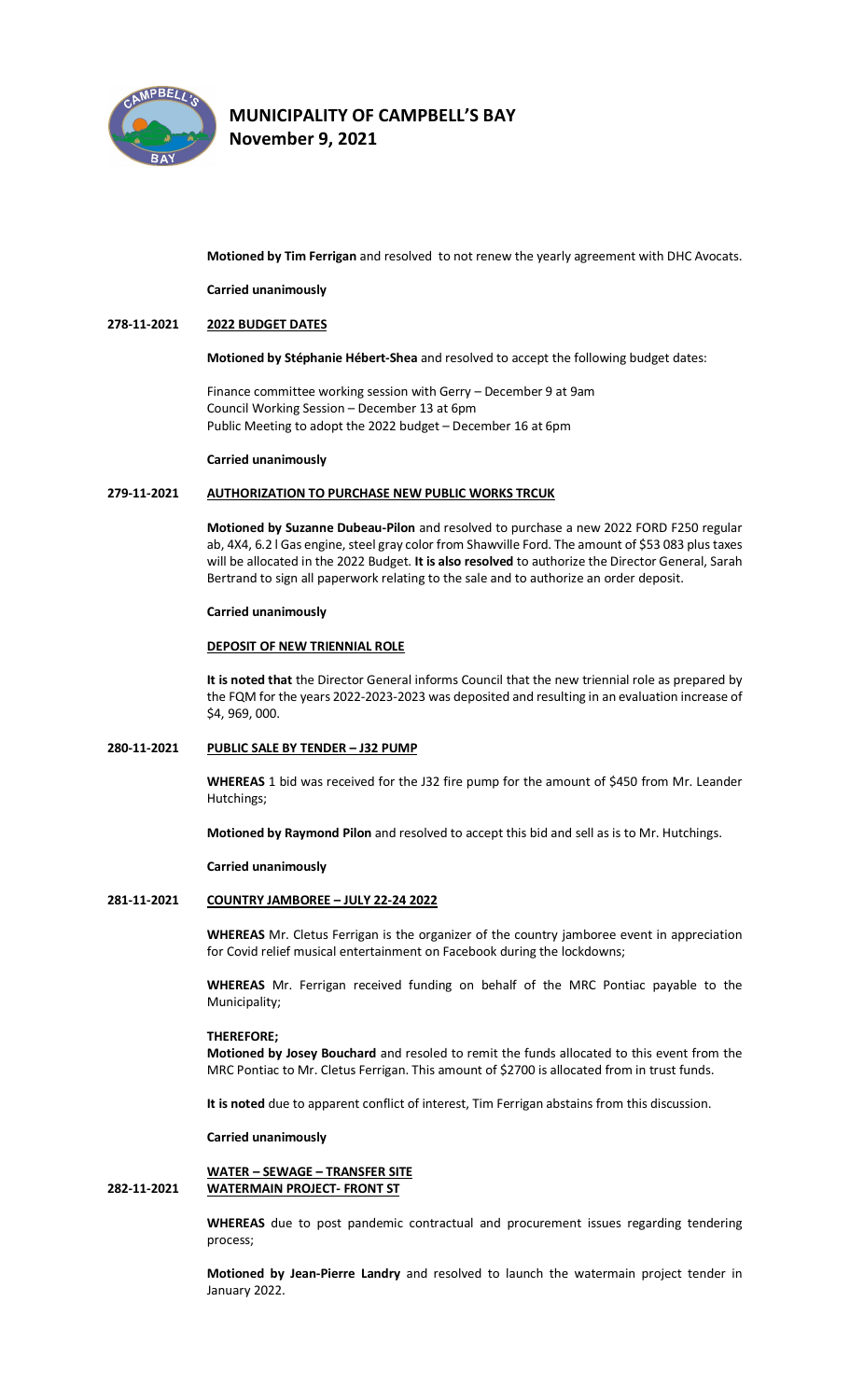

#### **Carried unanimously**

# **PARKS, RA HALL AND RINK 283-11-2022 AUTHORIZATION SALE BY PUBLIC TENDER – RA HALL TABLES AND CHAIRS**

**Motioned by Suzanne Dubeau-Pilon** and resolved to authorize the sale by public tender for the chairs and tables from the RA Hall as prepared and emailed.

#### **Carried unanimously**

# **284-11-2021 AUTHORIZATION OF EXPENSE – ELECTRICAL WORK - BALLFIELD**

**Motioned by Josey Bouchard** and resolved to authorize the expense regarding the new wiring of 2 light towers, installation of exterior and interior plugs in the announcer booth and electrical building at the ballfield by Valley Electrical. The expense is allocated from Park Maintenance.

**Carried unanimously**

# **285-11-2021 RINK SUPERVISOR**

**Motioned by Stéphanie Hébert-Shea** and resolved to proceed with the posting of a rink attendant as prepared

**Carried unanimously**

#### **286-11-2021 AUTHORIZATION OF EXPENSE – TIMER FOR RINK LIGHTS**

**Motioned by Josey Bouchard** and resolved to authorize the expense of \$500 for the supply and installation of a timer for the rink lights by Valley Electrical. The expense is allocated from the budget item: rink Maintenance

# **Carried unanimously**

# **287-11-2021 REQUEST FROM FOTENN**

**WHEREAS** a request to authorize payment for over budget expenses related to coordination, editing and translating was received from Fotenn;

**WHEREAS** these over budget expenses were not previously approved by Council;

**WHEREAS** the incidental costs related to the project surpasses the expected 15% and is not allocated in the total project costs;

**WHEREAS** funds are limited;

#### **THEREFORE:**

**Motioned by Josey Bouchard** and resolved that the Municipality will not authorize over budget costs not previously authorized and not allocated from the budget project.

# **Carried unanimously**

# **289-11-2021 PROJECT TENDER FOR PUBLIC WASHROOM – PARK PROJECT**

**WHEREAS** due to post pandemic contractual and procurement issues regarding tendering process;

**Motioned by Jean-Pierre Landry** and resolved to launch the washroom construction project tender in January 2022.

**Carried unanimously**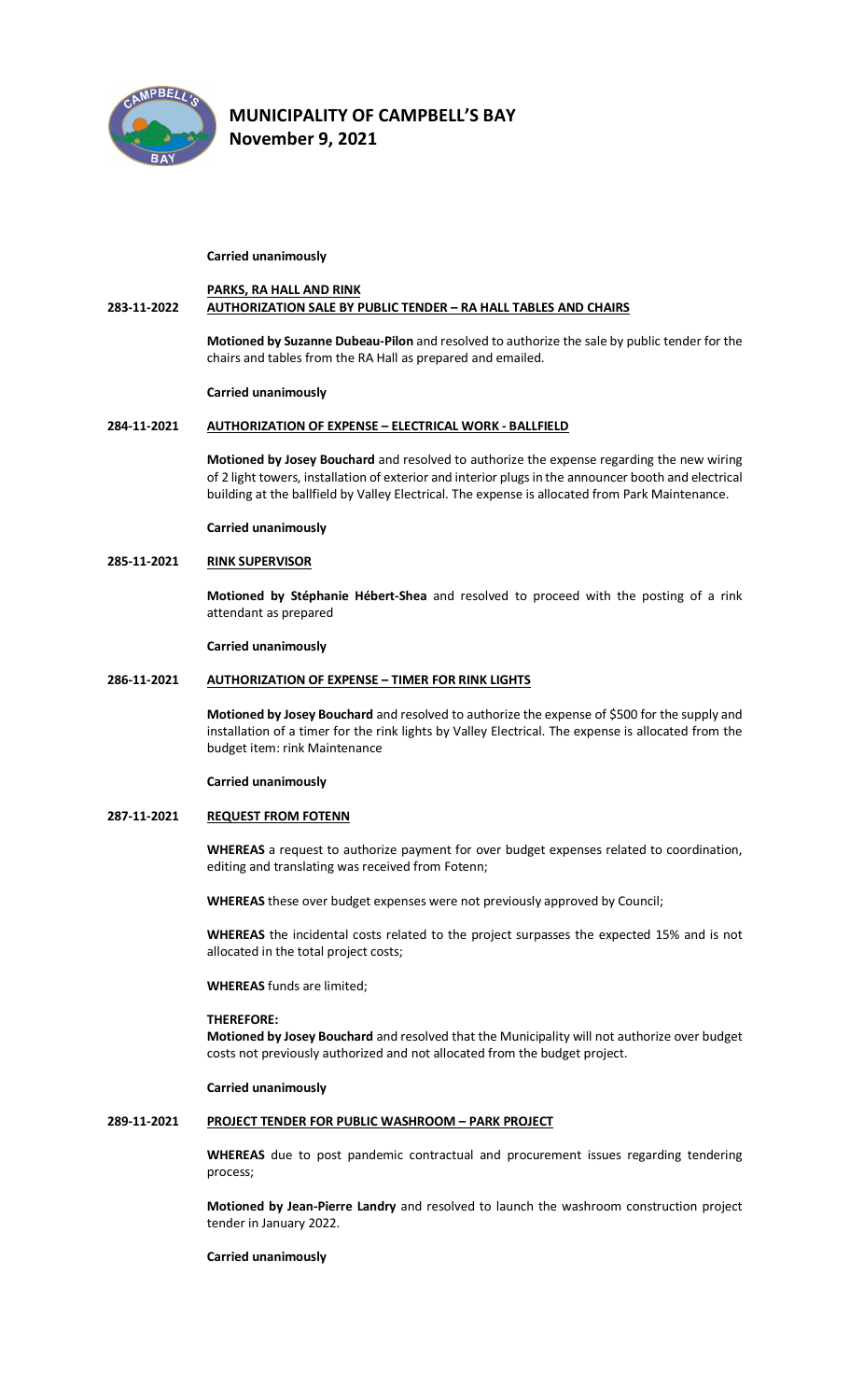

# **MISCELLANEOUS**

# **290-11-2021 MADA - REQUEST TO EXTEND THE AGREEMENT TO UPDATE THE AGE-FRIENDLY MUNICIPALITY POLICY AND ITS ACTION PLAN**

**WHEREAS** the Municipality signed in February 2020 an agreement with the Seniors Secretariat of the Ministry of Health and Social Services in order to develop the update of the Age-Friendly Municipality (MADA) policy;

**WHEREAS** the MADA process involves the participation of an elected official appointed responsible for families and seniors for the municipal steering committee;

**WHEREAS** the MADA process provides for public consultations;

**WHEREAS** some citizens of the municipality do not have computer equipment;

**WHEREAS** the health measures surrounding the COVID-19 pandemic prohibited meetings and gatherings;

**WHEREAS** a municipal election was held in November 2021 and it was necessary to reappoint representatives to the steering committee;

**CONSIDERING** that all of the elements mentioned above have resulted in significant delays in the MADA process, making it impossible to meet the schedule provided for when signing the agreement with the Secretariat;

**THEREFORE**, it is moved by Stéphanie Hébert-Shea and resolved:

To authorize the Director General, Mrs. Sarah Bertrand, to file a request for an extension of the process with the Seniors Secretariat as well as a timeline for the proposed work plan;

To authorize the Director General, Mrs. Sarah Bertrand, to sign on behalf of the Municipality of Campbell's Bay all documents relating to the project presented as part of the MADA process started in 2020;

To commit to the Seniors Secretariat of the Ministry of Health and Social Services to complete the drafting of its Age-Friendly Municipalities (MADA) policy and its action plan by February 28, 2023.

#### **Carried unanimously**

# **MADA – NEW COMMITTEE**

**It is noted that** the MADA committee will be to be reformed following the municipal election results. Councilor Jean-Pierre Landry, councilor responsible for the file will invite others to join.

# **291-11-2021 MADA – CONSULTANT**

**WHEREAS** Ms. Chazelas can again resume her consulting duties for the Municipality;

**Motioned by Stéphanie Hébert-Shea** and resolved to hire Ms. Emilie Chazelas as consultant for the MADA policy and Action Plan.

**Carried unanimously**

#### **292-11-2021 AUTHORIZATION OF EXPENSE – ESSC AND PHS BURSARY**

**Motioned by Josey Bouchard** and resolved to authorize the expense of \$100 to the PHS graduate and \$50 to each ESSC graduates. The expense is allocated from the budgetary item: Public relations and donations.

#### **Carried unanimously**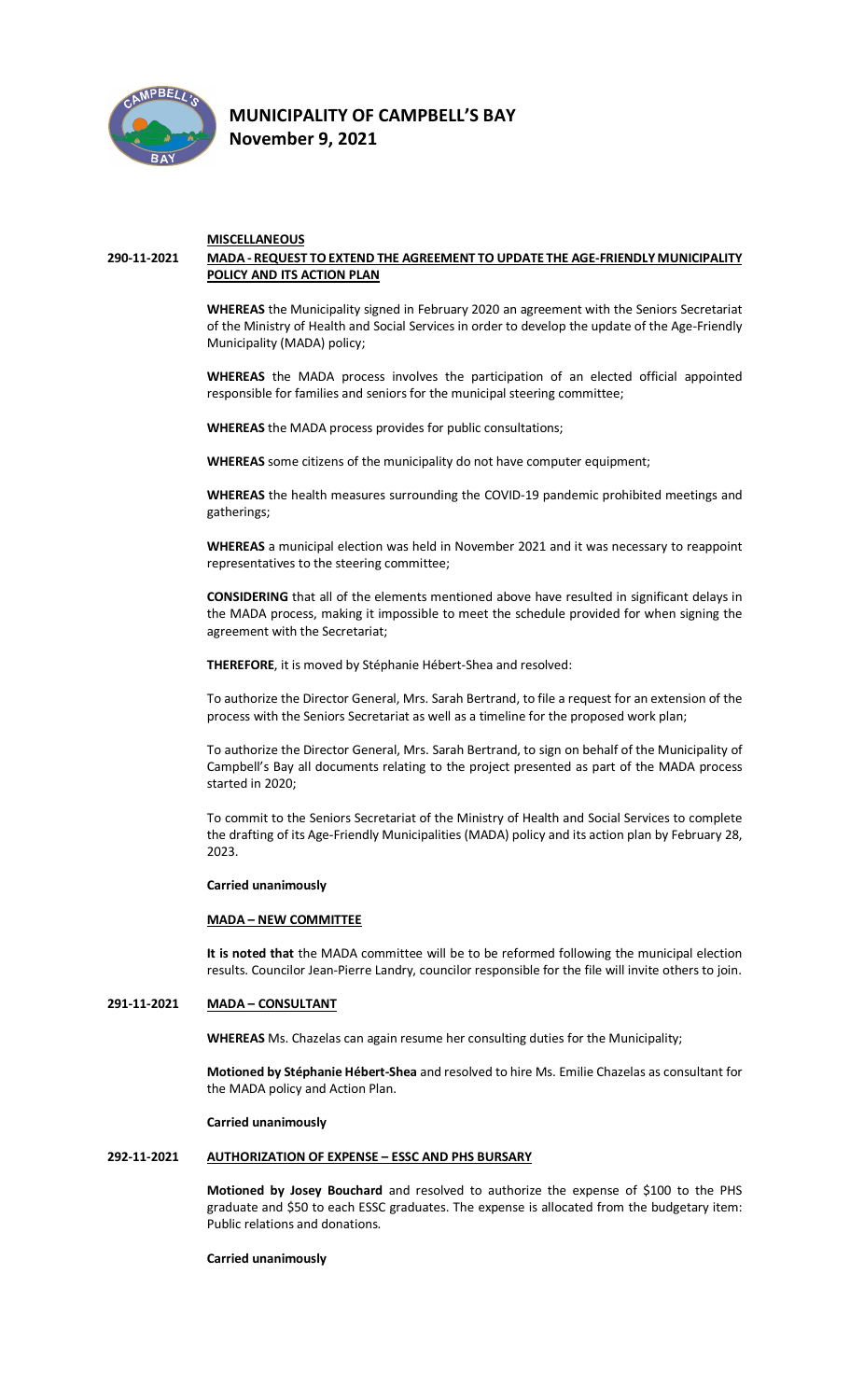

# **MUNICIPALITY OF CAMPBELL'S BAY**

**November 9, 2021** 

# **293-11-2021 RESPONSE FROM MRC REGARDING RESOLUTION 117-05-2021**

**CONSIDERING THAT** a response to our resolution 117-05-2021, which was submitted to the council of mayors of the MRC Pontiac in May 2021, was received on October 7, 2021 by the clerk of the latter;

**CONSIDERING THAT** the said answer in no way responds to the initial request that is the subject of resolution 117-05-2021 of the Municipality of Campbell's Bay;

# **CONSEQUENTLY**,

**Motioned by Josey Bouchard** and resolved to mandate councilor Jean-Pierre Landry, the initiator of the resolution in dispute, to follow up on this response.

# **Carried unanimously**

# **RESPONSE FROM MRC REGARDING RESOLUTION 207-09-2021**

**It is noted that** the response was received from the MRC on October 7, 2021. The Municipal Council will await the detailed schedule regarding the laying of dust suppressant on MRC property in center town.

# **294-11-2021 AUTHORIZATION OF EXPENSE - SANTA CLAUD PARADE**

**WHEREAS** the Santa Claus parade will be held on Saturday December 4 2021;

**Motioned by Stéphanie Hébert-Shea** and resolved to authorize the expense of \$1000 for the Santa Clause parade. The expense is allocated from the budgetary item: Santa Claus Parade

#### **Carried unanimously**

# **295-11-2021 AUTHORIZATIION OF EXPENSE – CHRISTMAS PARTY**

**Motioned by Suzanne Dubeau-Pilon** and resolved to authorize the expense for a Christmas Breakfast at the Junction restaurant on December 5, 2021 for the Fire Department and Municipal employees including spouses;

**It is also resolved** to authorize the expense for a Christmas supper for Council members and their spouses on December 17, 2021.

The total expense allocated from the 2021 budget is \$1500 from the Council Christmas supper and \$1500 from the Fire Christmas supper and recognition budgetary items.

#### **Carried unanimously**

# **296-11-2021 AUTHORIZATION OF EXPENSE – CHRISTMAS DECORATIONS**

**Motioned by Suzanne Dubeau-Pilon** and resolved to authorize the expense of \$1200 plus taxes for the purchase of Christmas lights to decorate Front St. The expense is allocated from the budgetary item: Christmas Decorations

#### **Caried unanimously**

#### **DEPOSIT OF PECUNIARY INTERESTS**

**It is noted that** all Council members have deposited their pecuniary interests in accordance with Section 357 of the Act respecting elections and referendums in municipalities.

# **ETHICS AND GOOD CONDUCT TRAINING FOR MUNICIPAL ELECTED OFFICIALS**

**It is noted that** the training sessions for newly elected officials regarding ethics and good conduct in municipal matter will be organized by the MRC.